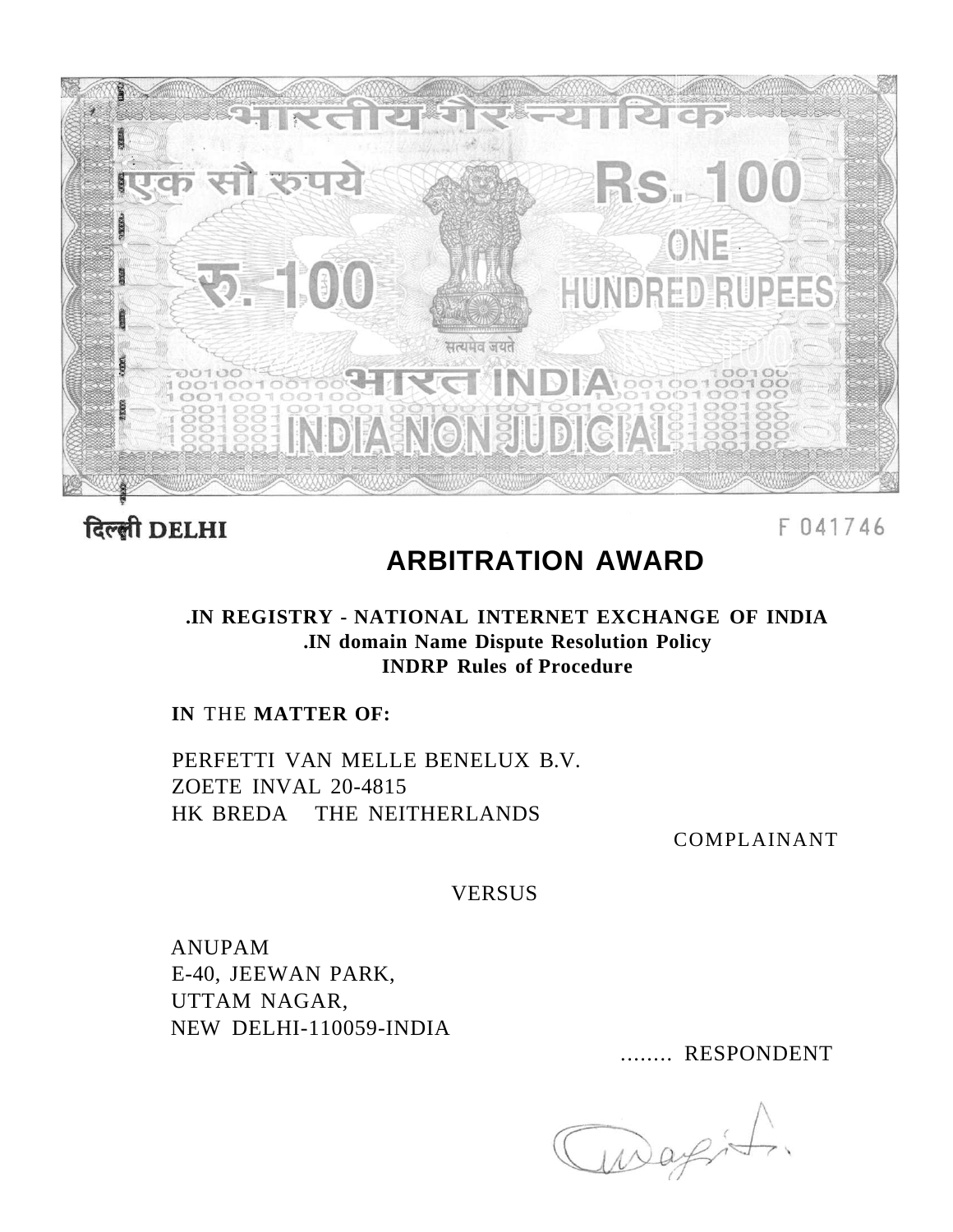## 1**. The Parties:**

The Complainant is PERFETTI VAN MELLE BENELUX B.V.ZOETE INVAL 20-4815 HK BREDA THE NEITHERLANDS.

The Respondent is ANUPAM, E-40, JEEWAN PARK,UTTAM NAGAR. NEW DELHI-110059-INDIA

#### **2. The Domain Name and Registrar**

The disputed domain name [www.mentis.in](http://www.mentis.in) is registered with Incyber Advertising Incorporation.

## **3. Procedural History**

The Complaint was filed with the .In Registry. National Exchange of India (NIXI), against ANUPAM, L-40, JEEWAN PARK, UTTAM NAGAR. NEW DELHI-110059-INDIA. The NIXI verified that the Complaint together with the annexures **TO** the Complaint satisfied the formal requirements of the .in Domain Name Dispute Resolution Policy ("The Policy") and the Rules of Procedure ("The Rules").

- 3.1 In accordance with the Rules, Paragraph-2(a) and 4(a), NIXI formally notified the Respondent of the Complaint, and appointed me as a Sole Arbitrator for adjudicating upon the dispute in accordance with The Arbitration and Conciliation Act, 1996. Rules framed thereunder, .in Dispute Resolution Policy and Rules framed there under on 26th July, 2008. The parlies were notified about the appointment of Arbitrator on 29th July, 2008
	- 3.2 In response to the notification for the commencement of arbitration proceedings, the Respondent wrote back to NIXI and me stating that he had not received the paper book of the case by his E-mail dated  $5^{\text{th}}$  August. 2008.

Curry 1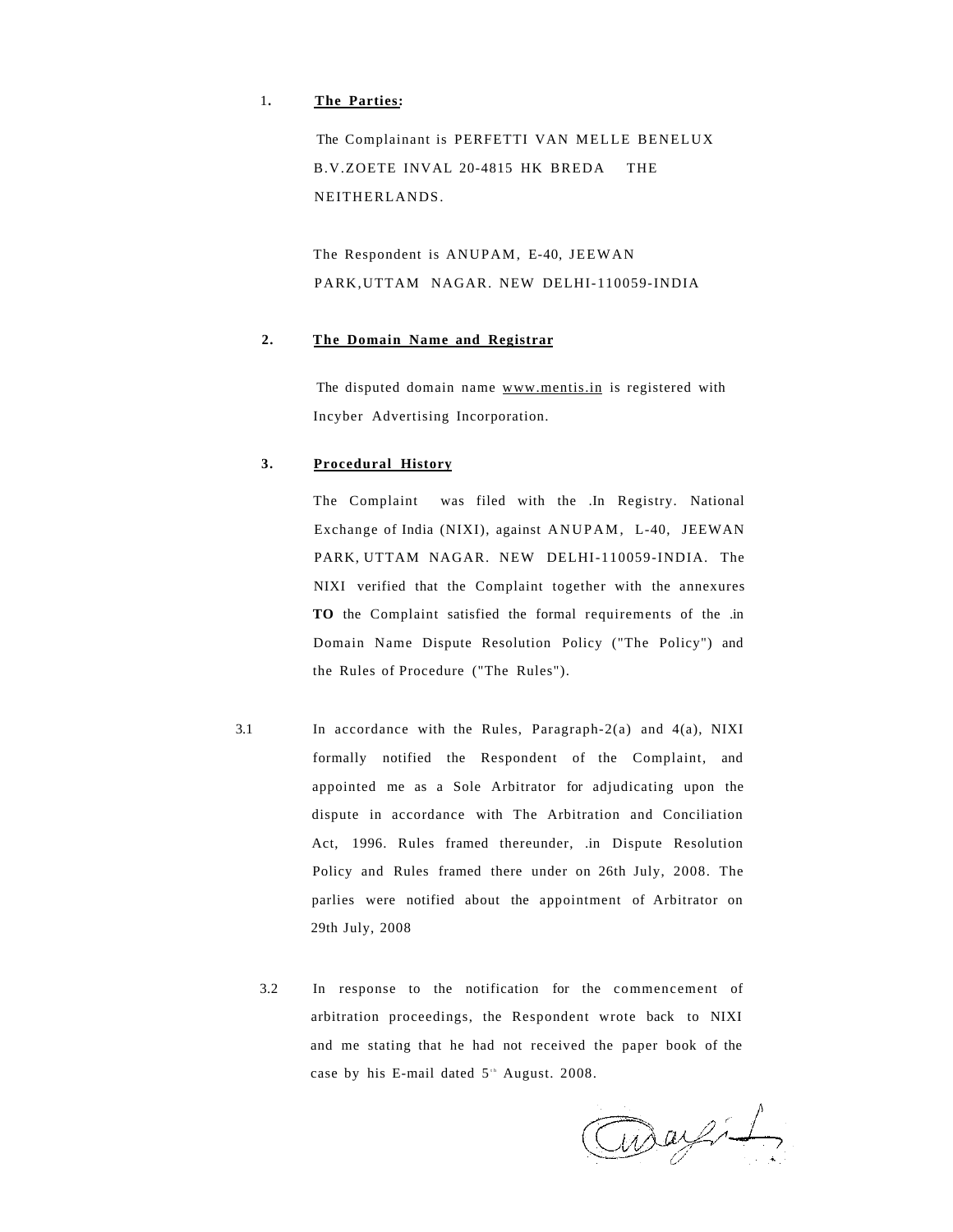The Respondent also intimated his new address of correspondence as "Anupam K. Sinha. F-30. Jeevan Park. Uttam Nagar. Nov, Delhi-110059'". The NIXI once again forwarded the paper book to the newly intimated address of the Respondent and the same was received by him. The Respondent acknowledged the receipt of the paper book by his E-mail dated  $7^{\text{th}}$  August, 2008.

- 3.3 The Panel has submitted the Statement of Acceptance and Declaration of Impartiality and Independence, as required by NIXI to ensure compliance with the Rules (paragraph-6). The *r*  arbitration proceedings commenced on 7<sup>°</sup> August. 2008. In accordance with the rules, paragraph 5(c). the Respondent was notified by me about the commencement of arbitration proceedings and the due date for tiling his response.
- 3.4 The Respondent while acknowledging the document under the cover his E-mail dated 7th August. 2008, submitted that " The fearof MENTOS is genuine but this is just assumption that this were be used for bad faith. If it was so. I must had replied or assured for biding pricing as happens in some cases--" . "Even if MENTOS needs the domain mentis.in. I can transfer it subject to I am compensated with ail expenses which I have already incurred".
- 3.5 The response as has been filed by the Respondent, was forwarded to the Complainant and 7 days time was given to him to file his rejoinder, if any. under the cover of my letter dated 8th August. 2008. The Complaint did not file any rejoinder to the response tiled by the Respondent.
- 3.6 The opportunity for tiling evidence in support of claims made by the parties was given by me by my letter dated 1 8th August. 2008 for a period of 10 days to both the parties.
- 3.7 The Complainant by his E-mail dated 26 August. 2008 intimated to the panel that he do not wish to file any evidence

Waynf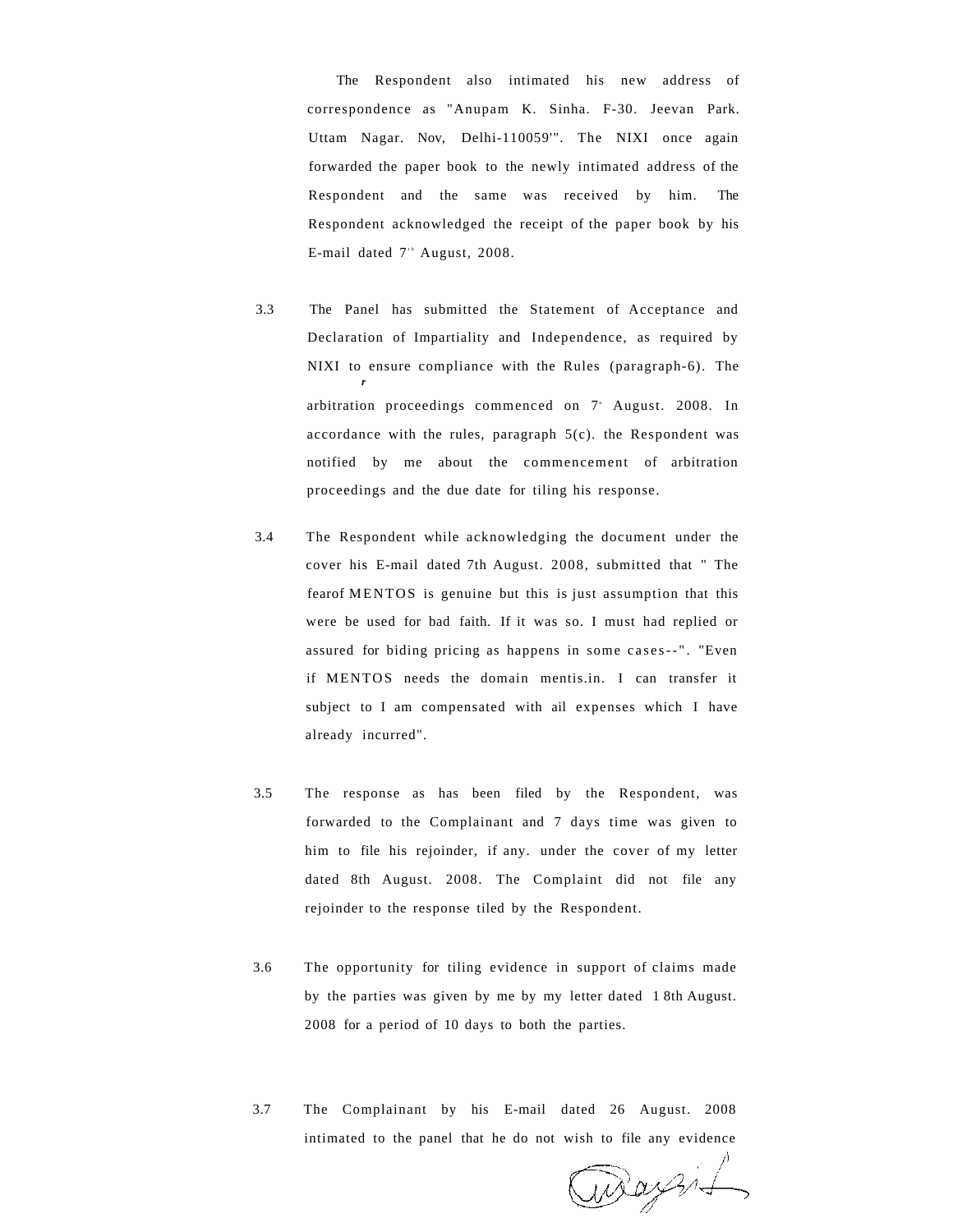in support of claims and further submitted that the complaint already contained the main evidence in support of their claims.

- 3.8 The Respondent, by his E-mail dated 28th August. 2008 in addition to what is stated in para 3.4 above intimated the Panel that "As this is a web site and has to be present on the net so I had given links to support my views. Apart from these 1 have no document at present to submit, one it is cleared, exactly what document is required I can present, if available"
- 3.9 Copies of all communication, documents and replies were forwarded to the parties and .IN Registry through E-mails for maintaining transparency in the proceedings.
- 3.10 The Panel considers that according to Paragraph-9 of the Rules, the language of the proceedings should be in English.
- 3.11 In the facts and circumstances, in-person hearing was not considered necessary for deciding the complaint and consequently, on the basis of the statements and documents submitted on record, the present award is passed.
- 3.12 **The** present award is passed within **the** period of 60 days from the date of commencement of Arbitration proceedings as per Paragraph-5 of the rules.

#### 4.4 **Factual Background**

4.1 The Complainant in these administrative proceedings is PERFETTI VAN MELLE BENELUX B.V.ZOETE INVAL 20-4815 HK BREDA - THE NEITHERLANDS.

> The Complainant requests arbitration proceedings in accordance with the Arbitration and Conciliation Act. 1996, .in Dispute Resolution Policy and Rules framed thereunder and any bye-laws. Rules and Guidelines framed thereunder and any law that the Arbitrator deems to be applicable.

assayint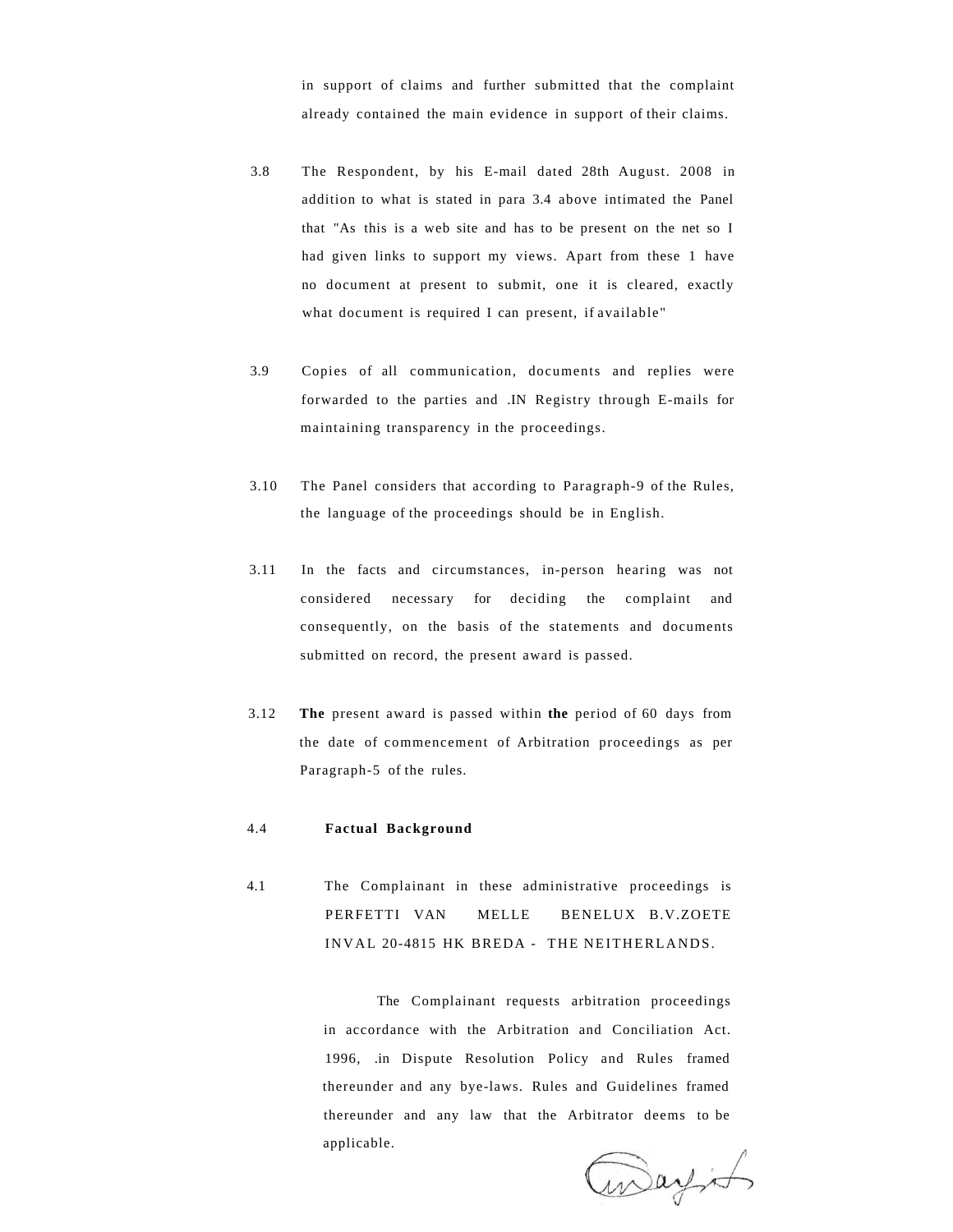The Complainant claims to be the proprietor of the trade mark MENTOS word and/or device around the world, covering mainly products of international Class-30 and used in particular of Candy and Chewing Gum. The complainant further claims the first international trade mark registration for "MENTOS" dates back to 1966. He further claims that in India "MENTOS " is the registered trade mark since 1983.

The Complainant submitted that Respondent has booked the domain name "MENTIS" which is not only confusing but also almost identical to the Complainant registered trade mark "MENTOS" .

The Complainant runs the corporate website on [www.perfettivanmelle.com](http://www.perlettivanmeile.com) and [www.mentos.com](http://www.mentos.cojn)

The Respondent in these proceedings is "ANUPAM E-40, JEEWAN PARK. UTTAM NAGAR, NEW DELHI-110059 INDIA". The domain name in issue is [www.mentis.in.](http://www.mentis.iri) The Complainant/Respondent has not provided with the registration date of the domain name [www.mentis.in t](http://www.meiitis.in)o the Panel.

The Respondent by his E-mail dated 7th August, 2008 submitted to the Panel that the domain name "Mentis.in" is used for internal process (Interacting with clients) of his Company HURL TECHNOLOGIES PVT. LTD. and also the detail of his Company is available on www.hurltechnologies.com.

The Respondent also contended that he is ready to transfer the domain name Mentis.in to the Complainant if he is compensated with all the expenses which he has already incurred.

asagit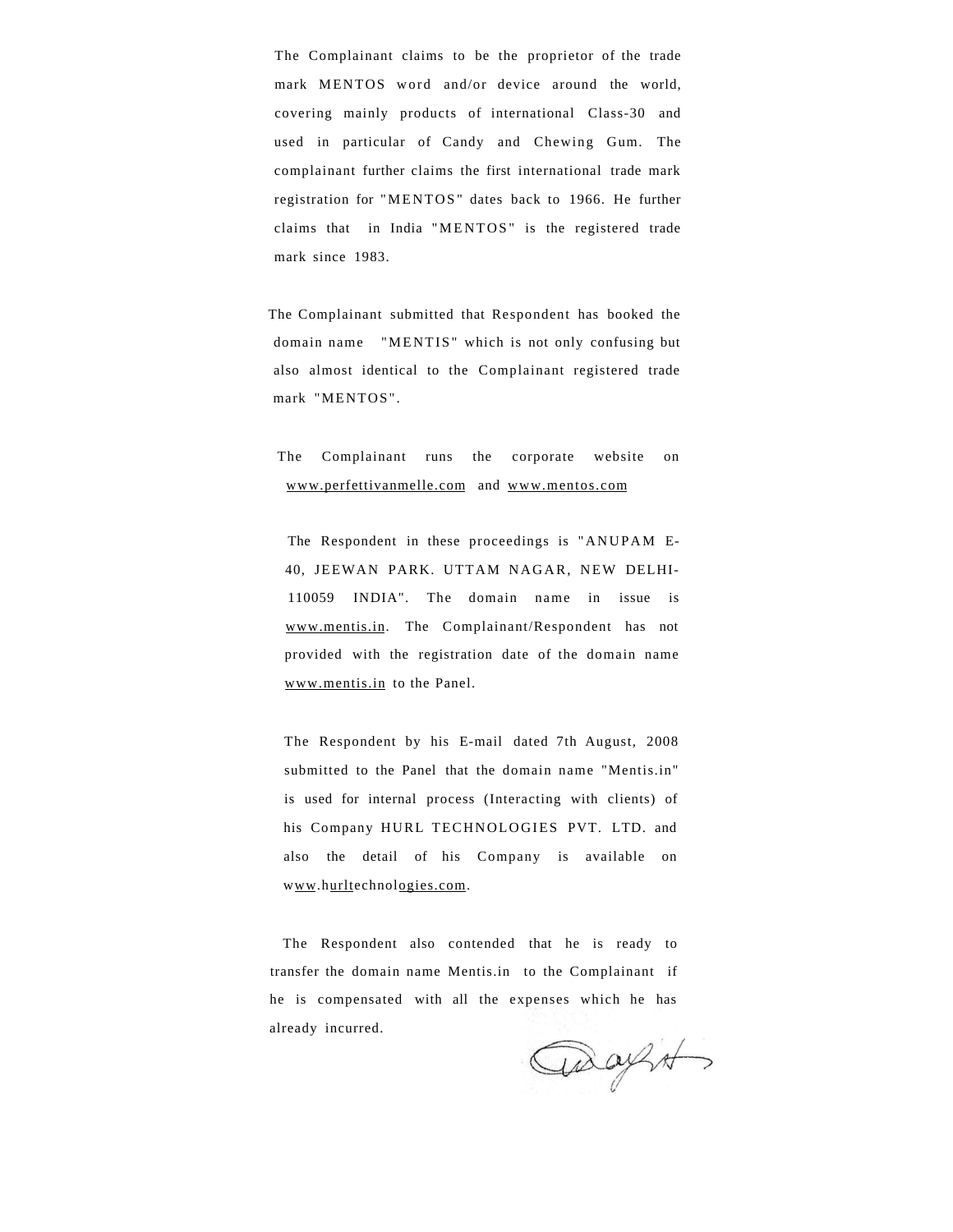#### 5. **Parties Contentions**

#### A **Complainant**

- 5A-1 The Complainant claims to be the Proprietor of Trade Mark "MENTOS" word/device around the world concerning products **of** International Class-30 and in particular -CANDIES AND CHEWING GUM" .
- 5A-2 The Complainant claims that his products "MENTOS " has been in use IN respect of Candies in Netherlands s*ince 1950's* and now "MENTOS products are widely advertised and sold successfully around the world.
- 5A-3 The Complainant has annexed a Chart having detail of Registration of Trade Mark "MENTOS " word/device in various part of the world. The Complainant has also annexed the Registration of Trade Mark "MENTOS" in India. The Trade Mark "MENTOS " device is registered in the name of Complainant under nos, 1135225 and 1206953 in class 30 in India.
- 5A-4 The Complainant submits that he operates and maintains websites www.perfettivanmelle.com and [www.men](http://www.me)[tos.com.](http://itos.com) He further submits that the website [MENTOS.COM i](http://MI-NT0S.COM)s specific dedicated to MENTOS products and its promotion.
- 5A-5 The Complainant submits that the Respondent has no right or legitimate interest in respect **of** the domain name [www.mentis.in.](http://www.mentis.in) He further submits that the Respondent has not been commonly known by the domain MENTIS.IN and to the best of complaint "s knowledge, the respondent does not possess any traditional or legitimate prior use of the name MENTIS.
- 5A-6 In accordance with Rule-3 (VI) (3). The Complainant submits the Complainant has never received any information about the existence of the Respondent and has

Way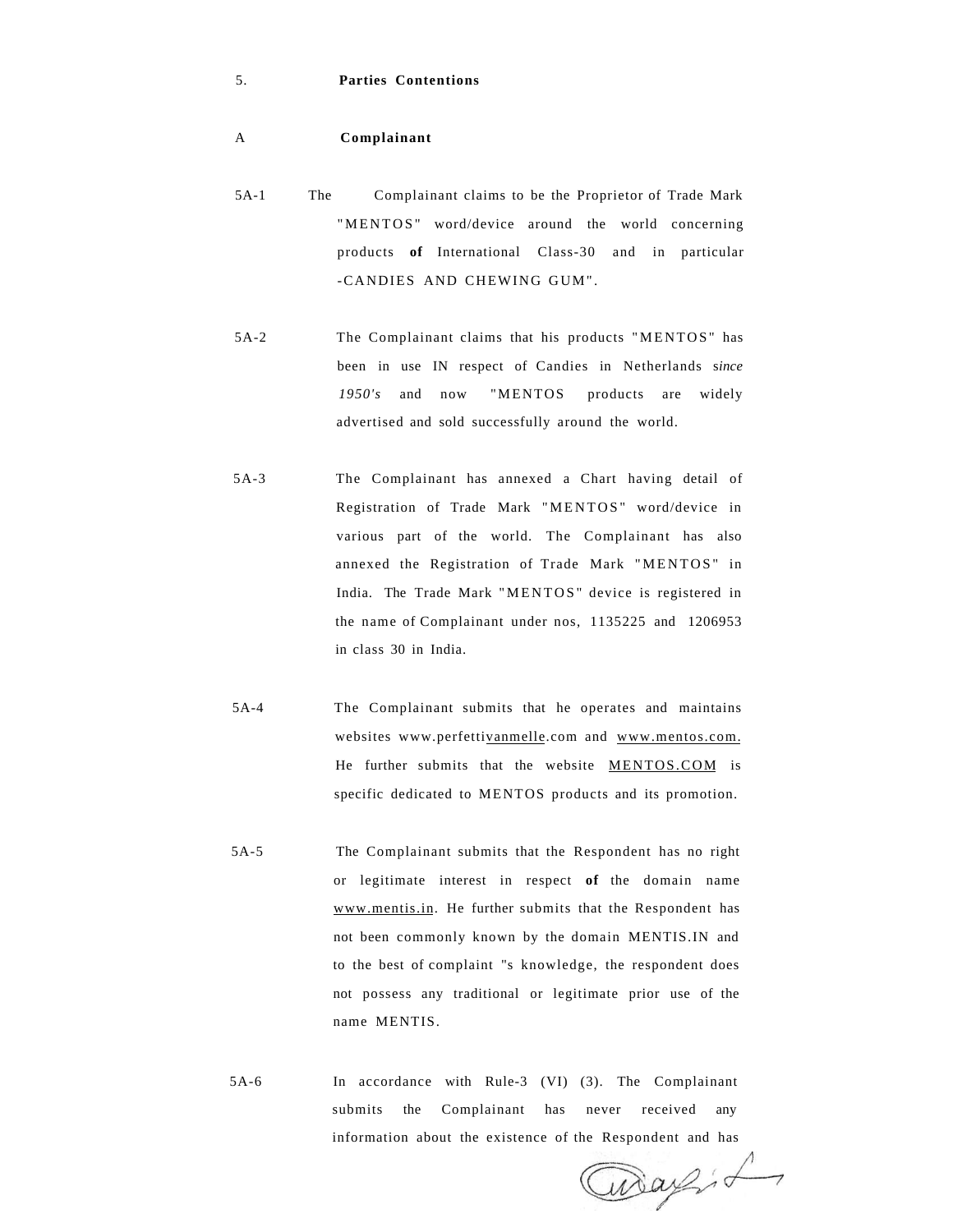never had any connection, affiliation or commercial relationship with him. The Respondent has never approached the Complainant to inform of his intention to register the challenged domain name or to ask for consent to its registration, which he should have done if his intention were to use the domain name MENTIS.IN in good faith.

5A-7 The Complainant further submits that due to the strict similarity between the words MENTOS and **MENTIS,**  consumers may think there is a link between the Complainant's products and the contested domain name. Searching the Internet for MENTOS products. they may also run the risk of misspelling and mistyping the word MENTOS on the computer board ending up in MENTIS.

# B **Respondent**

- 513-1 The Respondent filed his reply by his E-mail dated 7th August. 2008. The Respondent did not file am formal parawise reply to complaint as was forwarded to him by N1XI on 6th August. 2008.
- 5B-2 The Respondent contends that the domain [www.mentis.in](http://wvvw.mentis.il)  is basically used for internal process (Interacting with clients) of his Company HURL TECHNOLOGIES PVT. LTD. for the purposes of Sales tracking, testing of Software, websites. Bug tracking, etc.

name MEN i IS IN

The Respondent also provided following links: <http://mentis.in/ones>Online Examination System [http://mentis.in/stock/ S](http://mentis.in/stock/)tock maintenance system [http://mentis.in/sot/](http://nieinis.in/sot/) Sales Office Tracking System <http://mentis.in/sangeet>Sangeet Mahavidyal Award function website of his websites for establishing fair use of the domain

Casay il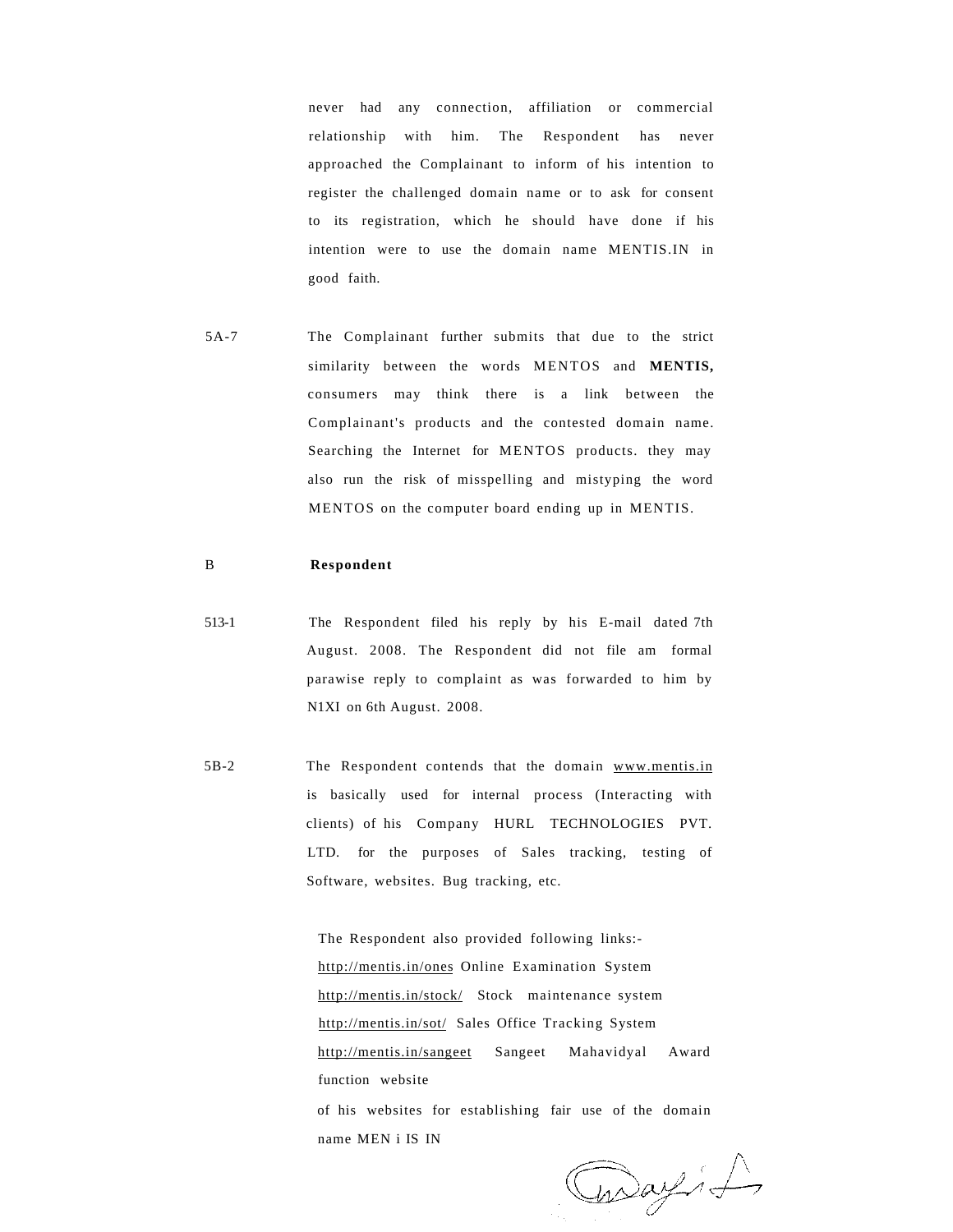5B-3 The Respondent further submits that he had never asked for any bidding price as happened in other case such as [kumarmangalambirla.com.](http://kumarmangalambiria.com) He further submits that for more details the Panel should go through the following websites:

> http://www.mentis.co.uk/ http://www.mentis.co.za/ [www.mentissystems.com](http://wnvw.mentissvstems.com)  www.mentiscura.is [mentiscorp.com](http://mentiscorp.com)  [www.mentis-consulting.com](http://www.mentis-consultinft.com)  [www.thementis.com](http://www.thementis.com)  www.j[immymentis.com](http://immvmentis.com)

5B-4 However, the Respondent submits that if the Complainant wants the domain name, the same can be transfer to the Complainant subject to the compensation of all the expenses already incurred by the Respondent on the Domain Name.

#### 6 **Discussions and Findings**

6.1 The Complainant, while filing the complaint, submitted to arbitration in accordance with the .in Dispute Resolution Policy and the Rules framed thereunder in terms of paragraph 3(b) of the Rules and Procedure. The Respondent also submitted to the mandatory arbitration proceedings in terms of paragraph 4 of the policy.

6.2 Paragraph 12 of the Rules provides thai the Panel is to decide the Complaint, on the basis of the statements and documents submitted and that there shall be no in-person hearing (including hearing by teleconference video conference, and web conference) unless, the Arbitrator, in his sole discretion and as an exceptional matter, otherwise determines that such a hearing is necessary for deciding the Complaint.

Way of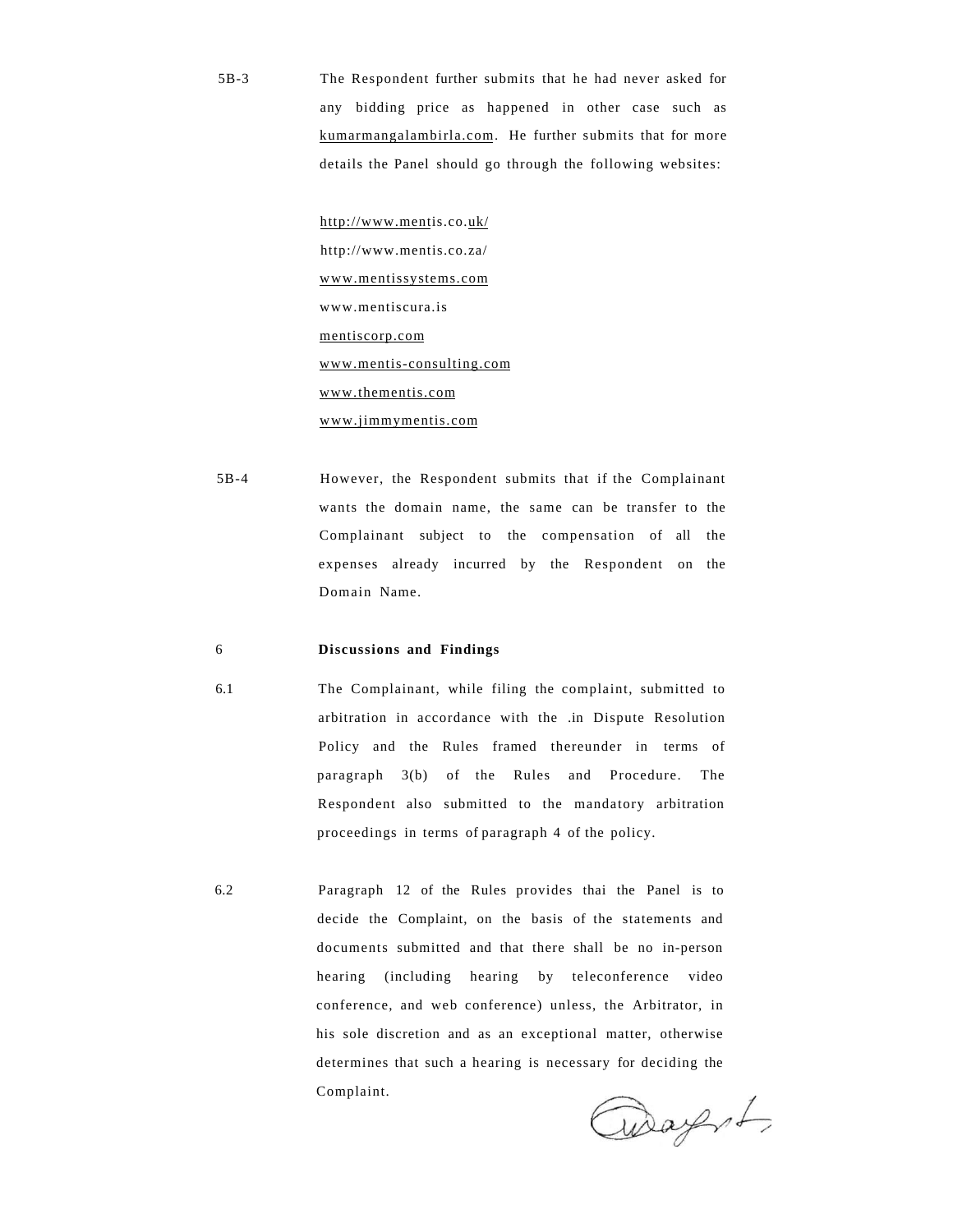I do not think that the present case is of exceptional nature where the determination cannot be made on the basis of material on record and without in-person hearing.

Under Section 19 of the Arbitration & Conciliation. Act. 1996. the .Arbitral Tribunal is not bound by the Code of Civil Procedure. 1998 or Indian Evidence Act. 1872.

Sub-Section 3 of Section 19 also empowers the Arbitral Tribunal to conduct the proceedings in the manner it considers appropriate including the power to determine the admissibility, relevance, materiality and weight of any evidence.

It is therefore appropriate to examine the issues in the light of statements and documents submitted as evidence as per Policy. Rules and the provisions of the Act.

The Complainant has filed evidence by way of Annexure 1- 5 with the Complaint. The Respondent has filed his replybut had not filed any documentary evidence.

6.3 The onus of proof is on the Complainant. As the proceedings is of a civil nature, the standard of proof is on the balance of probabilities. The material facts pleaded in the complaint concerning the complainant's legitimate right, interest and title in the trade mark, trade name and domain name Mentos/Mentis and the reputation accrued thereto have neither been dealt with nor disputed or specifically denied by the Respondent. The Respondent has not also denied the correctness and genuineness of any of the Annexures filed by the Complainant along with the complaint.

*6.4* Under the provisions of Order 8 Rule 5 of the Code of Civil Procedure. 1908 the material facts as are not specifically denied arc deemed to be admitted. The decision of Hon'ble Supreme Court of India in the matter of Jahuri Sah Vs.

avayer to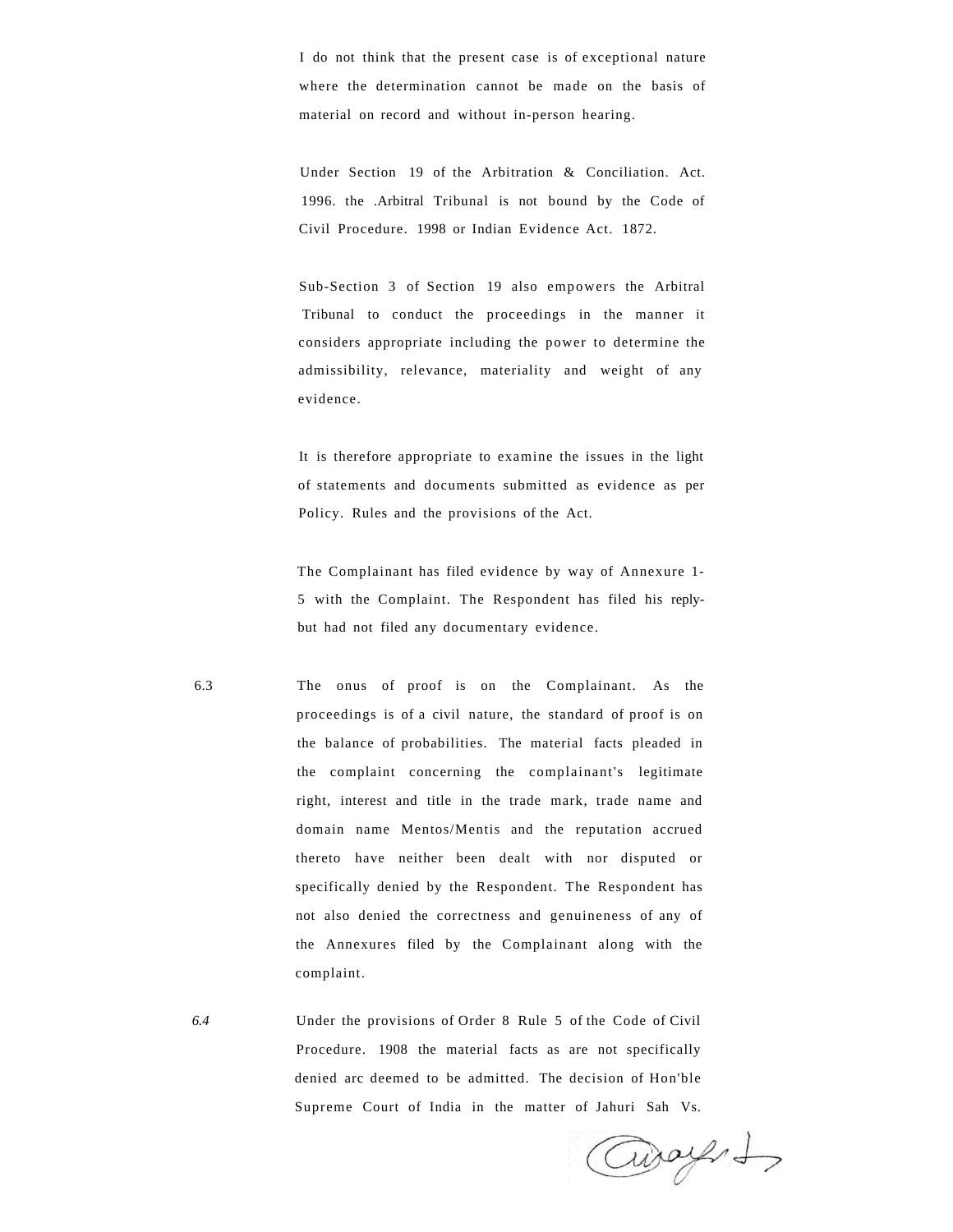Dwarika Prasad AIR 1967 SC 109. be referred to. The facts as are admitted expressely or by legal fiction require no formal proof. (see Section 58 of the Indian Evidence Act. 1872). The Panel therefore accepts case set up and the evidence filed by the Complainant and concludes that the same stand deemed admitted and proved in accordance with law.

6.5 The Complainant has omitted to provide the WHOIS record for the domain MENTIS.IN to the Panel.

6.6 However, the Complainant has submitted the Respondent's detail as under:-

> Name: ANUPAM Address: E-40, JEEWAN PARK. UTTAM NAGAR. NEW DELHI-110059-INDIA Phone: +91 9811309036 E-mail: skanupam@gmail.com

- 6.7 The record of the proceedings shows that the respondent received the communication and the notice of initializing the Arbitration Proceedings against him on 7<sup>th</sup> August. 2008.
- 6.8 Paragraph 10 of the Policy provides that the remedies available to the complainant pursuant to any proceedings before an arbitration panel shall be limited to the cancellation or transfer of domain name registration to the complainant.
- 6.9 Paragraph 4 of the Policy lists three elements that the Complainant must prove to merit a finding that the domain name of the Respondent to be transferred to the Complainant or cancelled:
	- (i) the domain names are identical or confusingly similar to a name, trademark or service mark in which the Complainant has rights; and
	- (ii) the Respondent has no rights or legitimate interests in respect of the domain names; and

awageif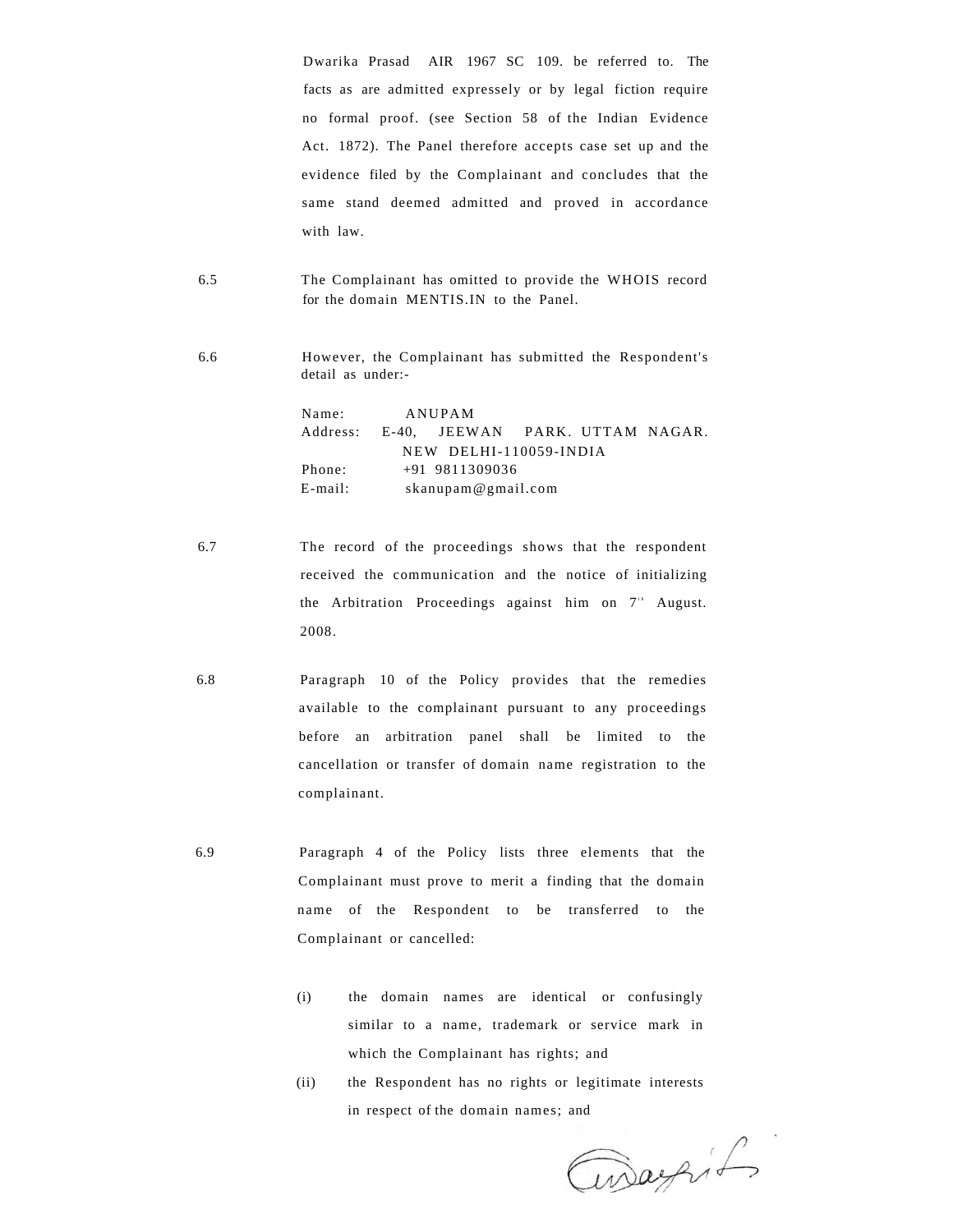(iii) the domain names have been registered and are being used in bad faith.

That being so. the Panel will now proceed to examine if the Complaint has otherwise discharged its onus to prove each of the three elements specified in paragraph 4 of the Policy.

#### A. **Identical or Confusingly Similar**

- 6A.1 The Complainant. PERFETTI VAN MELLE BENELUX B.V.ZOETE INVAL 20-4815 HK BREDA THE NEITHERLANDS is the owner of trade mark "MENTOS" word and / or device around the world and deals with the goods following in International Class-30 and mainly covering the products such as " Candies and Chewing Gum".
- 6A.2 It is not disputed that the Complainant holds registration of the trade mark "MENTOS" word and or device around the world in International Class-30).
- 6A.3 it is also not disputed that the Complainant is the owner of the trade mark "MENTOS" in India by the virtue of their Registration No. 1135225 and 1206953 dated 20th September, 2002 and 16th June. 2003 respectively.
- 6A.4 The Complainant's group website www.perfettivanmelle.com and a website [www.mentos.com](http://www.meiiios.com) specifically deals with the "MENTOS" products are also not in dispute.
- 6A.5 The Respondent, in its response dated 7th August,2008, does not dispute the proprietorship of the mark "MENTOS " of the Complainant. The Respondent also did not dispute or deny the similarity between two marks "MENTOS" and "MENTIS" as alleged by the Complainant.

Ceragit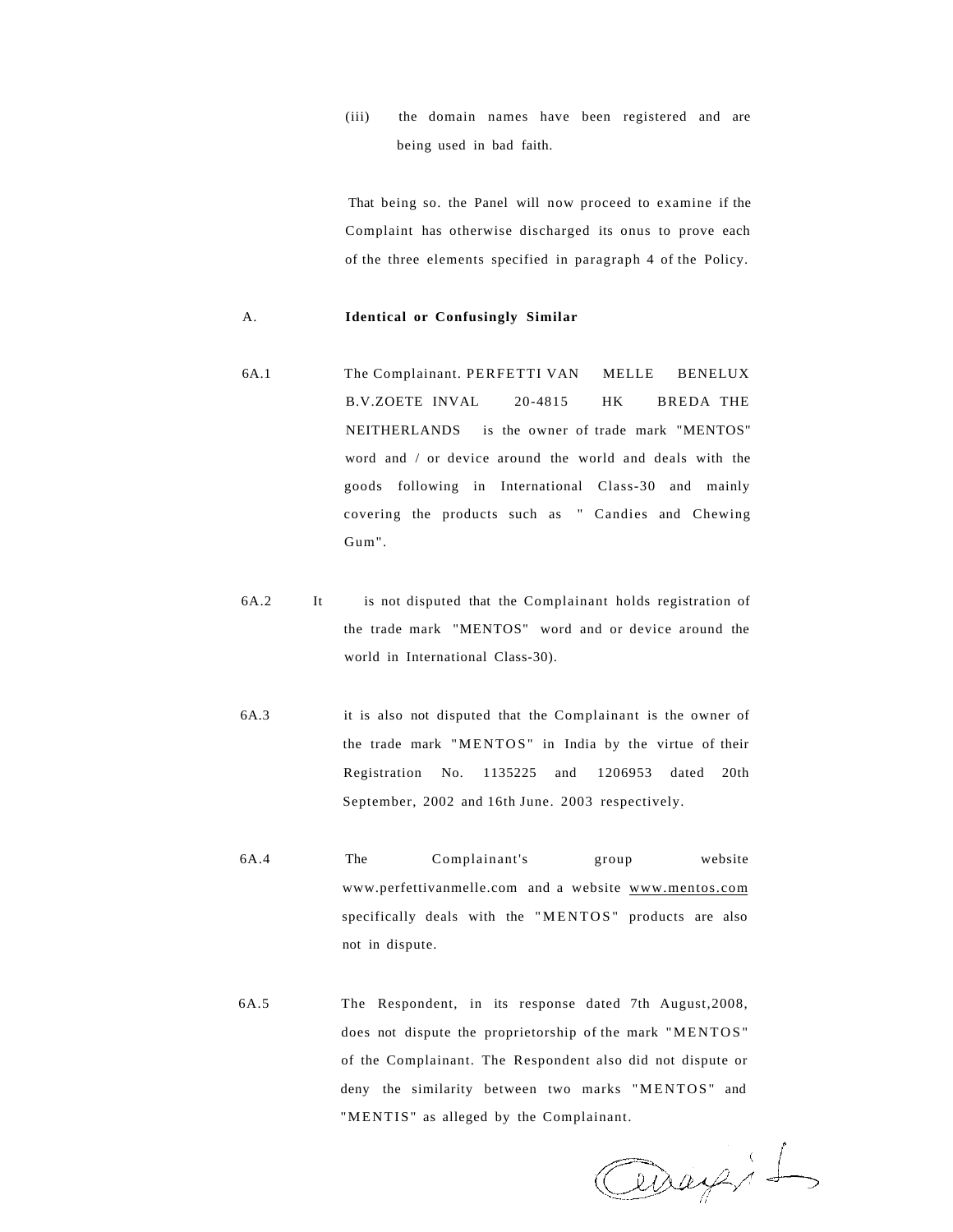- 6A.6 The Respondent in his reply to the Panel also failed to give any explanation as to how the mark "MENTIS" has been conceived and adopted by him. The name of the respondent or any of the companies or organization does not contain the mark/Name MENTIS. The Respondent runs his business under the name of HURL TECHNOLOGIES PVT. LTD. and for that purposes he has registered the domain name [www.hurltechnolo](http://www.hurltechno)gies.com.
- 6A.7 The Respondent has thus failed to prove the first element of distinguishing the mark "MENTOS" with the mark "MENTIS" .
- 6A.8 The Panel, therefore, holds that the domain name registered by the respondent is identical or confusingly similar to the trade mark and trade name of the Complainant.

#### B **Rights or Legitimate Interests**

- 6B.1 Paragraph 7 of the Policy lists the following three nonexistence methods for determining whether the Respondent has rights or legitimate interests in a disputed domain name:
	- (i) before any notice to the Registrant of the dispute, the Registrant use of. or demonstrate preparations to use, the domain name or a name corresponding to the domain name in connection with a bona fide offering of goods or services;
	- (ii) the Registrant (as an individual, business, or other organization) have been commonly known by the domain name, even if the Registrant has acquired no trademark or service mark rights; or
	- (iii) the Registrant is making a legitimate noncommercial or fair use of the domain name, without intent for commercial gain to misleadingly divert consumers or to tarnish the trademark or service mark at issue.

arbayers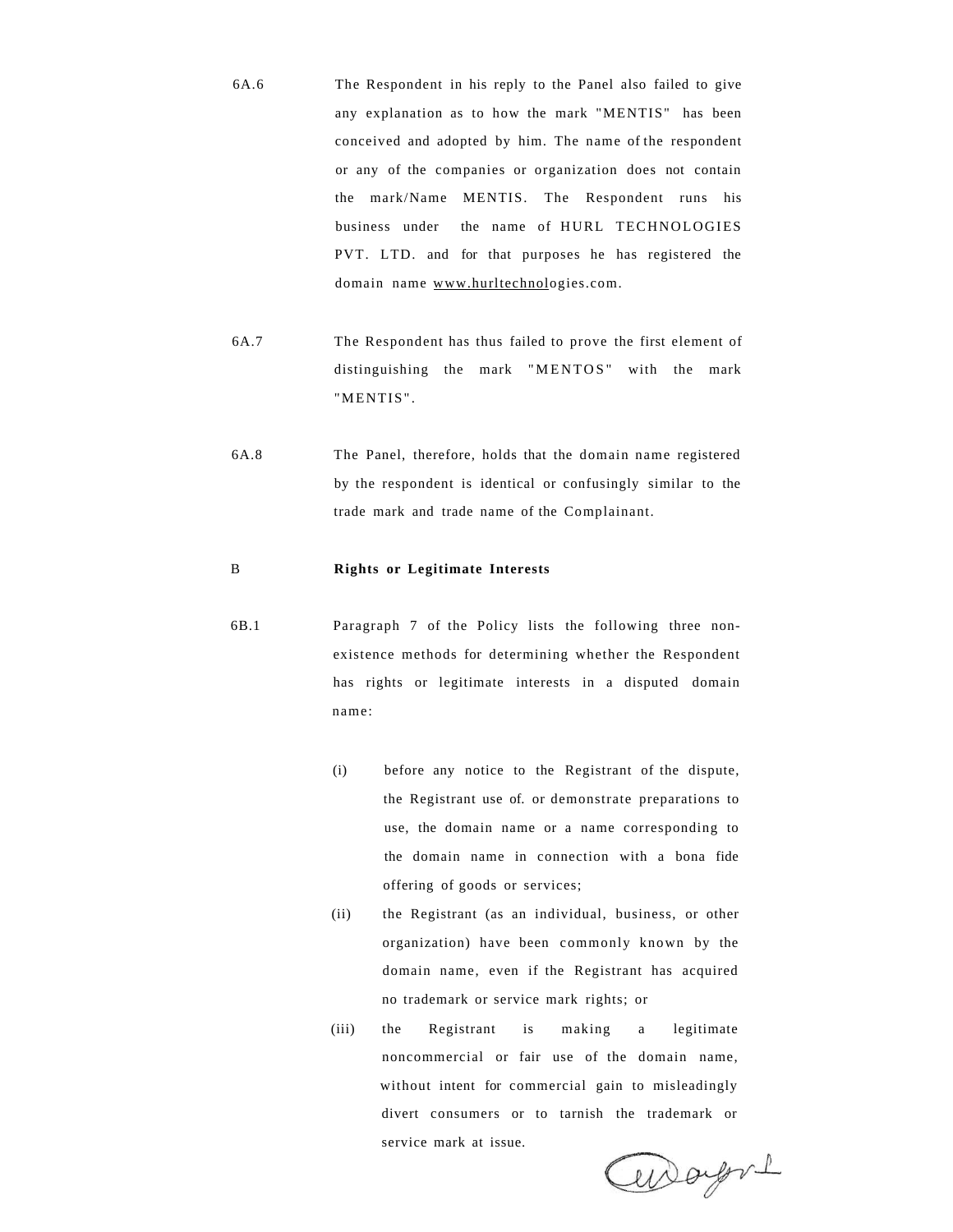- 6B.2 The Complainant's case is that the Respondent has no legitimate interest in respect of the domain name MENTIS.IN as he has not been commonly known by the domain name.
- 6B.3 The Respondent in his reply dated 7th August, 2008 submits that the domain MENTIS.IN is used for interna! process (Interacting with clients) of his Company HURL. TECHNOLOGIES PVT. LTD. for the service like Sales tracking, testing of Software, websites. Bug tracking, etc. The Respondent further provides following links:

[http://mentis.in/ones](http://menlis.in/ones) Online Examination System [http://mentis.in/stock/](http://mcntis.in/stock/) Stock maintenance system [http://mentis.in/sot/ S](http://mentis.in/sot/)ales Office Tracking System [http://mentis.in/sangeet S](http://mcntis.in/sangccl)angeet Mahavidyal Award function website to demonstrate legitimate use of the domain name MENTIS.IN.

- 6B.4 The Respondent further submits that he has a plan for domain MENTIS.IN and his Company is working on the same.
- 6B.5 The Respondent, as per Paragraph 7(1) of the policydischarged his onus to demonstrate the preparation to use the domain name or a name corresponding to the domain name in connection with a bona fide offering of goods or services The service offered by the Respondent are totally different from the goods being offered by the Complainant under the trade mark MENTOS.
- 6B.6 The Respondent however failed to demonstrate that he has been commonly known by the domain name MENTIS.IN or he has acquired any trade or service mark rights in the domain name MENTIS.IN in terms of Paragraph 7(2) of the policy. The Respondent express his interest to plan a

aray, to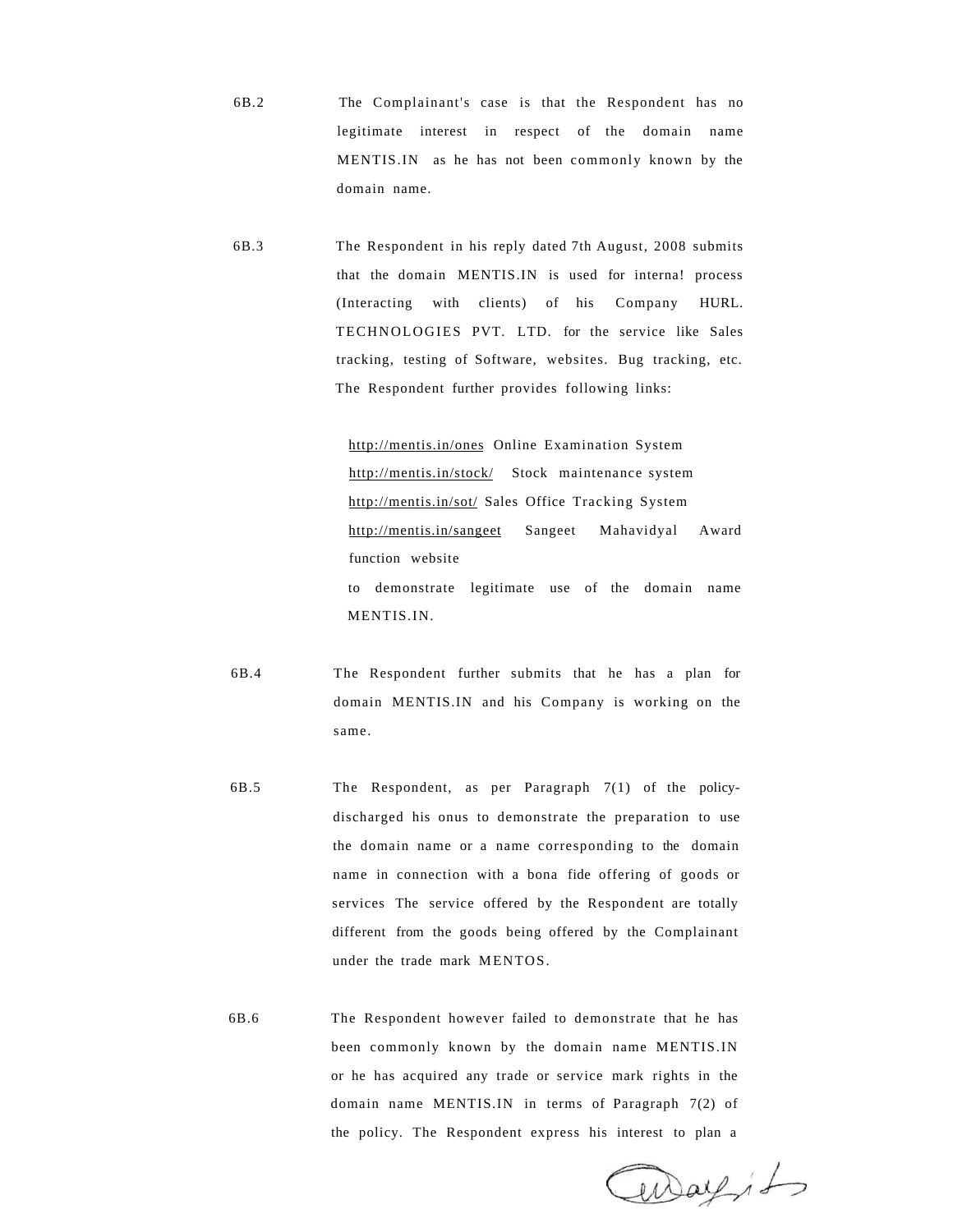website and submits that his Company is working on the launch of service for offering software service through his domain name for which, he enlists four links to support his submissions.

- 6B.7 The Respondent has thus successfully demonstrated that he is making a legitimate noncommercial or fair use of the domain name MENTIS.IN without intent for commercial gain to mislead; divert consumers or to tarnish the trademark or service mark of the complainant as per Paragraph 7(3) of the policy.
- 6B.8 The Panel, therefore holds that the circumstances listed above demonstrate rights or legitimate interests of the Respondent in the domain name MENTIS.IN.

# C **Registered and Used in Bad Faith**

- 6C.1 For a Complainant to succeed, the Panel must be satisfied that a domain name has been registered and is being used in bad faith.
- 6C.2 Paragraph 6 of the Policy states circumstances which, if found, shall be evidence of the registration and use of a domain name in bad faith:
	- (i) circumstances indicating that the Registrant has registered or the Registrant has acquired the domain name primarily for the purpose of selling, renting, or otherwise transferring the domain name registration to the complainant who is the owner of the trademark or service mark or to a competitor of that complainant, for valuable consideration in excess of our documented out-of-pocket costs directly related to the domain name: or
	- (ii) the Registrant has registered the domain name in order to prevent the owner of the trademark or

aways to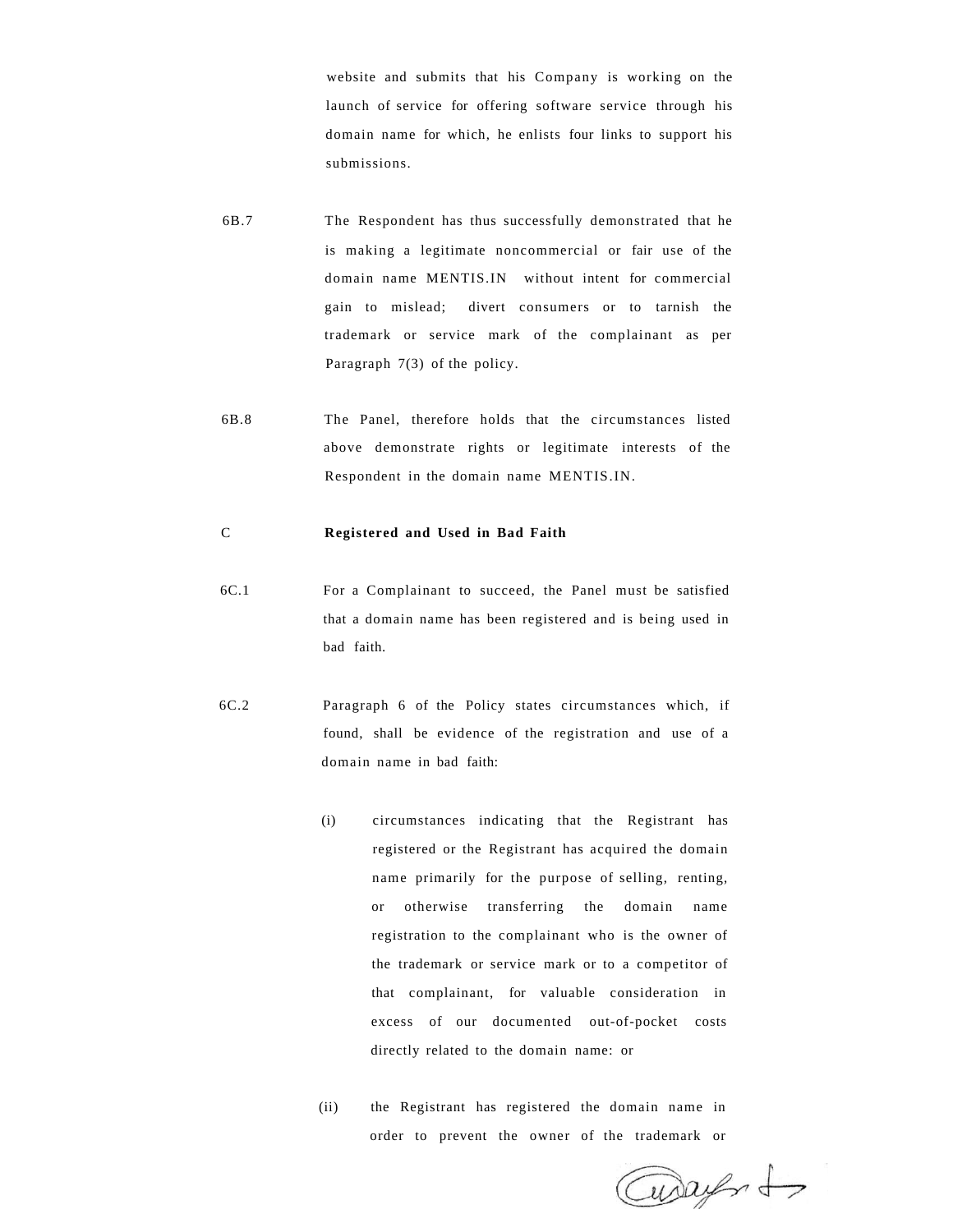service mark from reflecting the mark in a corresponding domain name, provided that you have engaged in a pattern of such conduct; or

- (iii) by using the domain name, the Registrant has intentionally attempted to attract, Internet users to the Registrant website or other online location, by creating a likelihood of confusion with the complainant's mark as to the source, sponsorship, affiliation, or endorsement of the Registrant website or location or of a product or service on the Registrant website or location".
- 6C.3 The Complainant submit that the Respondent must have approached the Complainant 10 inform his intention to registered the domain name MENTIS.IN. Paragraph 6(1) of the Policy envisages that to demonstrate a bad faith, the registrant of domain name should have acquired the domain name primarily for the purpose of selling, renting, or otherwise transferring the domain name registration to the complainant who is the owner of the trademark or service mark or to a competitor of that complainant, for valuable consideration.

The Complainant, fails to discharged his onus to prove that the domain name MENTIS.IN has been primarily registered with an intention to sell the domain to the Complainant. On the contrary the Complainant admits that the Respondent has never approached the Complainant and / or has never received any information about the existence of the Respondent or had any connection, affiliation or commercial relationship with Respondent.

The Respondent in his reply dated  $7<sup>th</sup>$  August, 2008 submits that he is ready to transfer the domain name MENTIS.IN to the Complainant , if he is compensated with all the expenses which have been incurred by him for the domain MENTIS.IN. However, the Respondent has not made any claim of specified amount, nor submitted statement of accounts or expenses incurred on the registration of domain name MENTIS.IN. Therefore, the question

Jurap 1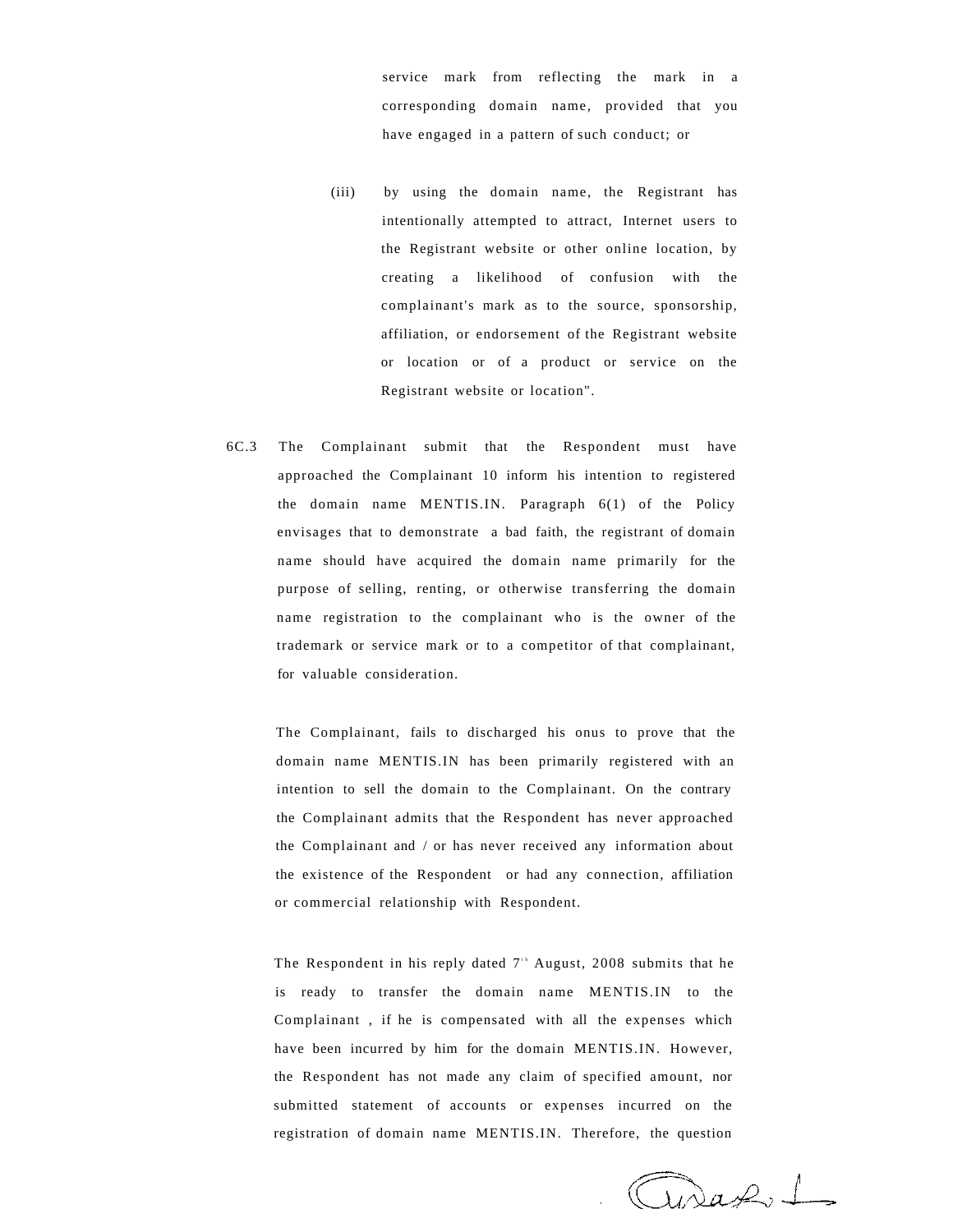of selling the domain name to the Complainant " for valuable consideration in access of documented out of pocket cost related to the domain name" cannot be decided. There is no evidence on record produced by the Complainant during the course of proceedings in this regard. In the absence of such evidence, the first element is not satisfied by the complaint of Paragraph-6.

6C.4 The Complainant submits that due to the similarity between the marks 'MENTOS' and 'MENTIS' consumer may think that there is a link between the Complainant products and the domain name MENTIS.IN. He further contends that search result on the internet for the mark 'MENTOS' may and up providing the result of the domain MENTIS.IN or there may be instance of misspelling and mistyping by the users to reach the domain MENTIS.IN.

The Panel, does not accept the contentions of the Complainant as the service of both the parties are of totally different nature. The consumer of "CANDIES and CHEWING GUM" are not likely to be confused or deceived by visiting the website dealing in software and IT service. With the product of Complainant or its business the Complainant has not filed anything on record to demonstrate that the Respondent has intentionally attempted to attract. Internet users to the website MENTIS.IN by causing confusion with the complainant's mark as to the source, sponsorship, affiliation, or endorsement of the Respondent's website.

6C.5 The Panel, finds that though Respondent has offered the domain name MENTIS.IN for sale to the Complainant but the same has been offered after the initialization of administrative proceedings against the Respondent and the same cannot be indicative of respondents intention to register the domain name primarily for the purpose of selling, renting, or otherwise transferring the domain name registration to the complainant as per Paragraph 6(1) of the Policy. The Complainant has also failed to demonstrate the use of dispute domain name by Respondent to attract the consumers/ users to his website by creating a likelihood of confusion and deceptively with the complainant name or mark as to the source.

Cwap, 1